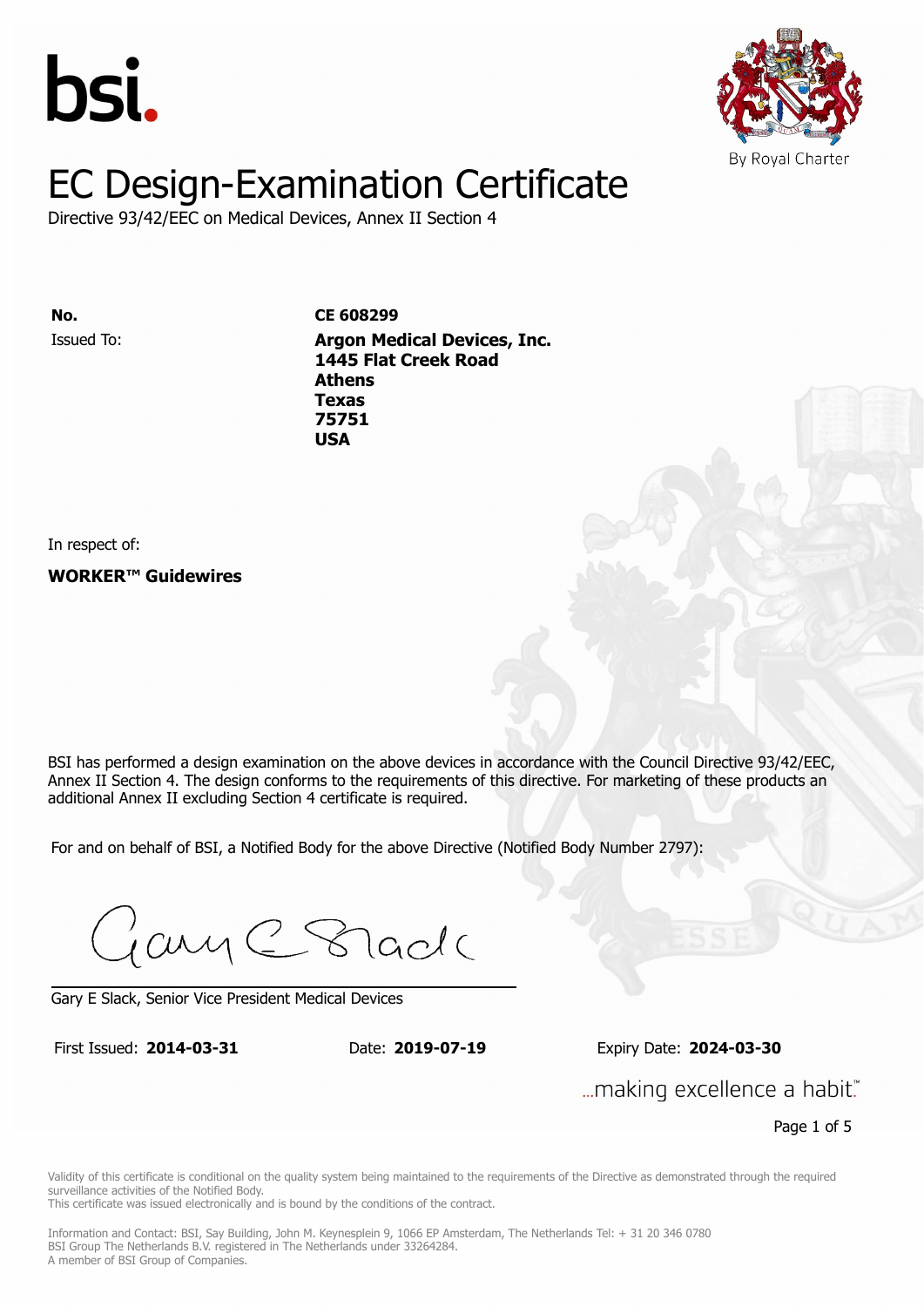



#### **Supplementary Information to CE 608299**

Issued To: **Argon Medical Devices, Inc. 1445 Flat Creek Road Athens Texas 75751 USA**

| <b>Catalogue</b><br><b>Number</b> | <b>Device</b><br><b>Name</b>    | <b>Specifications</b>                                  | <b>Intended purpose per IFU</b>                                                                                                                                                                                           | <b>Classification</b> |
|-----------------------------------|---------------------------------|--------------------------------------------------------|---------------------------------------------------------------------------------------------------------------------------------------------------------------------------------------------------------------------------|-----------------------|
| 110135080                         | WORKER™<br>Standard<br>Straight | $0.035'' \times 80$ cm,<br>3.5 cm soft tip             | The intended use of Worker Guidewires is for<br>use in facilitating the placement of catheters<br>within the coronary and peripheral<br>vasculature. They are also for use in the<br>placement of non-vascular catheters. | Class III             |
| 110135150                         | WORKER™<br>Standard<br>Straight | $0.035'' \times 150$ cm,<br>3.5 cm soft tip            |                                                                                                                                                                                                                           | Class III             |
| 110135180                         | WORKER™<br>Standard<br>Straight | $0.035'' \times 180$ cm,<br>3.5 cm soft tip            |                                                                                                                                                                                                                           | Class III             |
| 110138150                         | WORKER™<br>Standard<br>Straight | $0.038'' \times 150$ cm,<br>3.5 cm soft tip            |                                                                                                                                                                                                                           | Class III             |
| 110535080                         | WORKER™<br>Standard J<br>Curve  | $0.035'' \times 80$ cm,<br>3 mm J, 3.5 cm<br>soft tip  |                                                                                                                                                                                                                           | Class III             |
| 110535150                         | WORKER™<br>Standard J<br>Curve  | $0.035'' \times 150$ cm,<br>3 mm J, 3.5 cm<br>soft tip |                                                                                                                                                                                                                           | Class III             |
| 110535180                         | WORKER™<br>Standard J<br>Curve  | $0.035'' \times 180$ cm,<br>3 mm J, 3.5 cm<br>soft tip |                                                                                                                                                                                                                           | Class III             |

First Issued: **2014-03-31** Date: **2019-07-19** Expiry Date: **2024-03-30**

... making excellence a habit."

Page 2 of 5

Validity of this certificate is conditional on the quality system being maintained to the requirements of the Directive as demonstrated through the required surveillance activities of the Notified Body.

This certificate was issued electronically and is bound by the conditions of the contract.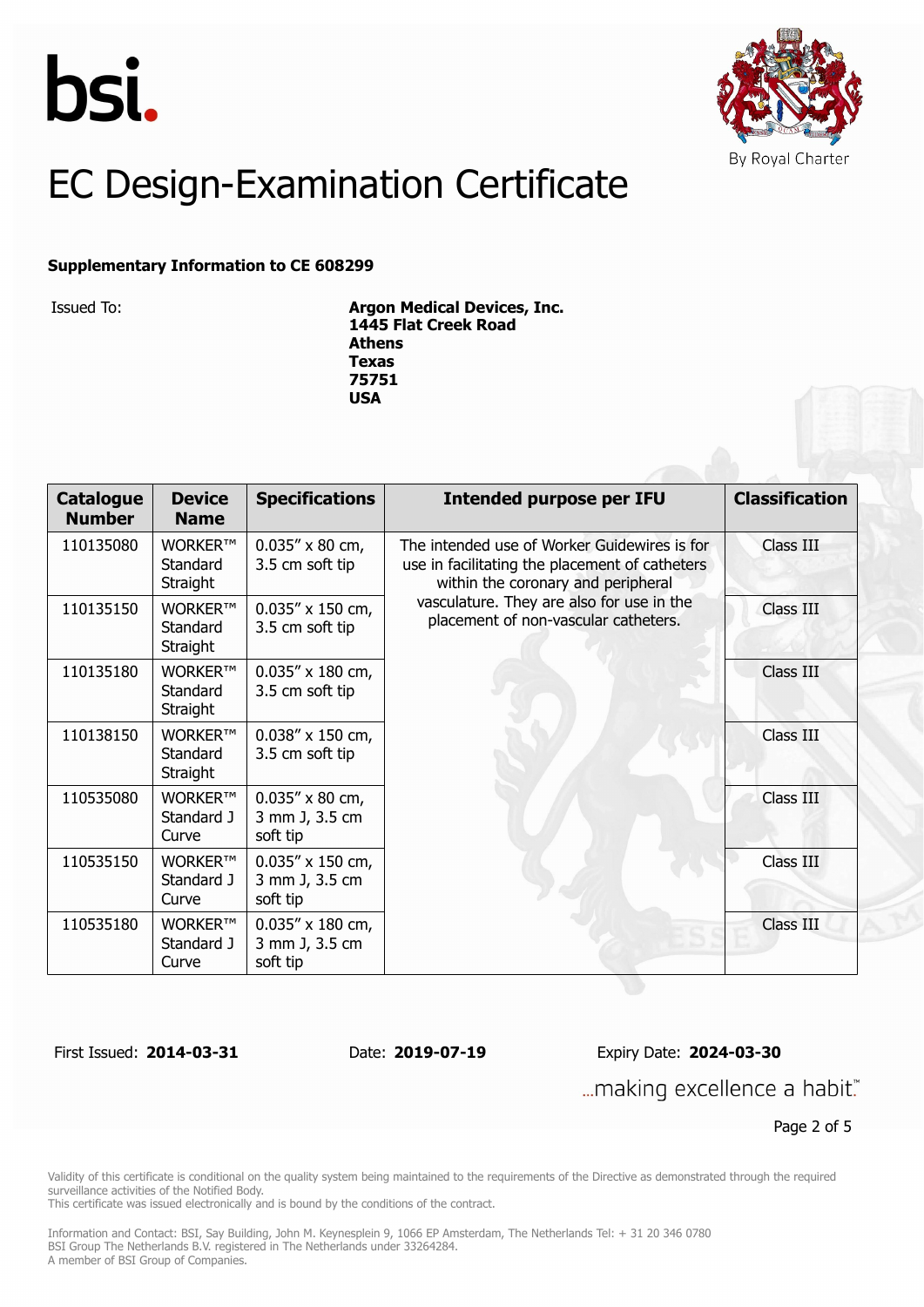



#### **Supplementary Information to CE 608299**

Issued To: **Argon Medical Devices, Inc. 1445 Flat Creek Road Athens Texas 75751 USA**

| <b>Catalogue</b><br><b>Number</b> | <b>Device</b><br><b>Name</b>   | <b>Specifications</b>                                  | <b>Intended purpose per IFU</b>                                                                                                                                                                                           | <b>Classification</b> |
|-----------------------------------|--------------------------------|--------------------------------------------------------|---------------------------------------------------------------------------------------------------------------------------------------------------------------------------------------------------------------------------|-----------------------|
| 110535260                         | WORKER™<br>Standard J<br>Curve | $0.035''$ x 260 cm,<br>3 mm J, 3.5 cm<br>soft tip      | The intended use of Worker Guidewires is for<br>use in facilitating the placement of catheters<br>within the coronary and peripheral<br>vasculature. They are also for use in the<br>placement of non-vascular catheters. | Class III             |
| 110538150                         | WORKER™<br>Standard J<br>Curve | $0.038'' \times 150$ cm,<br>3 mm J, 3.5 cm<br>soft tip |                                                                                                                                                                                                                           | Class III             |
| 114035090                         | WORKER™<br>Amplatz<br>Straight | $0.035''$ x 90 cm,<br>7.5 cm soft tip                  |                                                                                                                                                                                                                           | Class III             |
| 114035150                         | WORKER™<br>Amplatz<br>Straight | $0.035'' \times 150$ cm,<br>7.5 cm soft tip            |                                                                                                                                                                                                                           | Class III             |
| 114035180                         | WORKER™<br>Amplatz<br>Straight | $0.035'' \times 180$ cm,<br>7.5 cm soft tip            |                                                                                                                                                                                                                           | Class III             |
| 114035260                         | WORKER™<br>Amplatz<br>Straight | $0.035''$ x 260 cm,<br>7.5 cm soft tip                 |                                                                                                                                                                                                                           | Class III             |
| 114135080                         | WORKER™<br>Amplatz<br>Straight | $0.035'' \times 80$ cm,<br>3.5 cm soft tip             |                                                                                                                                                                                                                           | Class III             |

First Issued: **2014-03-31** Date: **2019-07-19** Expiry Date: **2024-03-30**

... making excellence a habit."

Page 3 of 5

Validity of this certificate is conditional on the quality system being maintained to the requirements of the Directive as demonstrated through the required surveillance activities of the Notified Body.

This certificate was issued electronically and is bound by the conditions of the contract.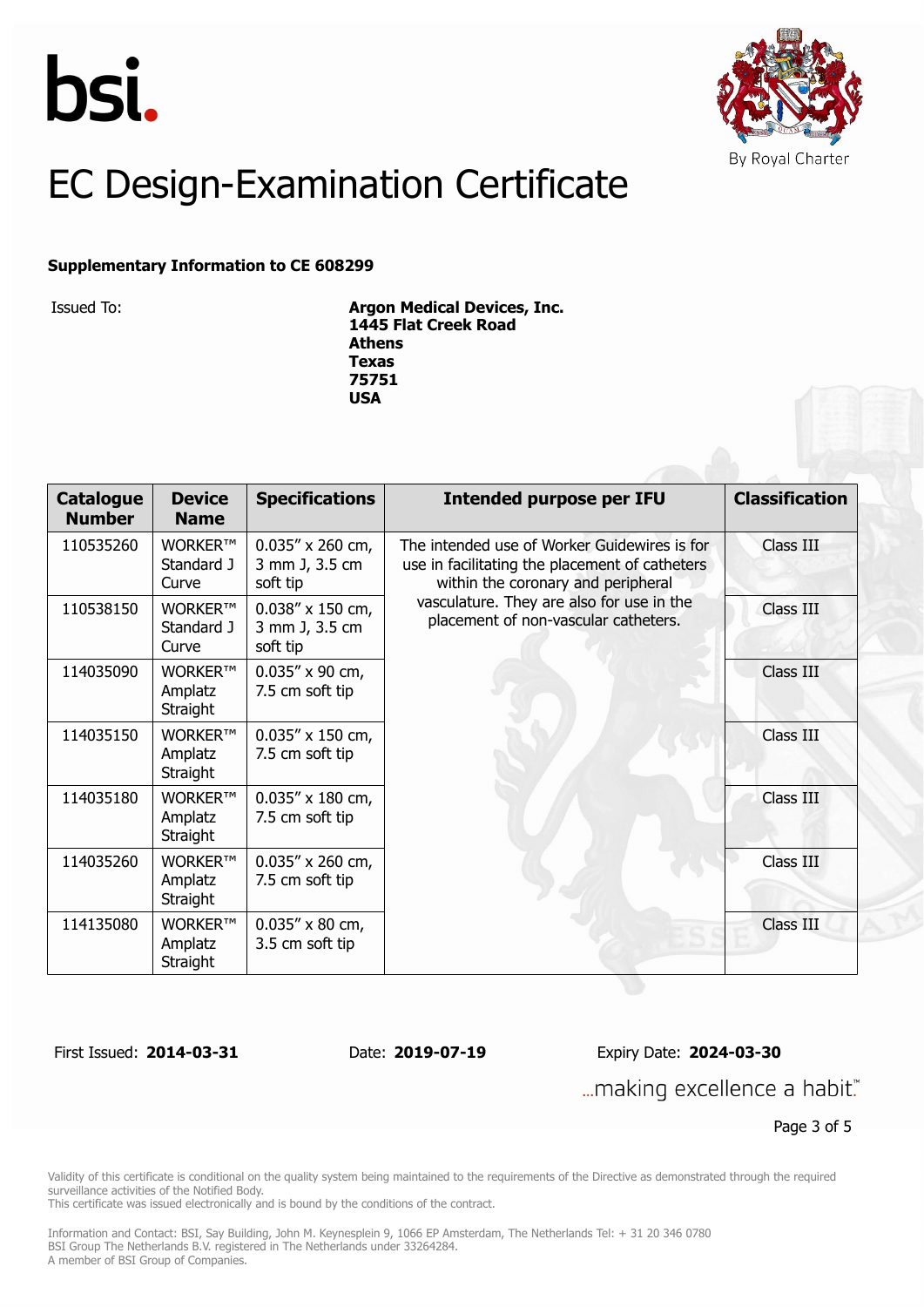



#### **Supplementary Information to CE 608299**

Issued To: **Argon Medical Devices, Inc. 1445 Flat Creek Road Athens Texas 75751 USA**

| <b>Catalogue</b><br><b>Number</b> | <b>Device</b><br><b>Name</b>             | <b>Specifications</b>                                  | <b>Intended purpose per IFU</b>                                                                                                                                                                                           | <b>Classification</b> |
|-----------------------------------|------------------------------------------|--------------------------------------------------------|---------------------------------------------------------------------------------------------------------------------------------------------------------------------------------------------------------------------------|-----------------------|
| 114135150                         | <b>WORKER™</b><br>Amplatz<br>Straight    | $0.035'' \times 150$ cm,<br>3.5 cm soft tip            | The intended use of Worker Guidewires is for<br>use in facilitating the placement of catheters<br>within the coronary and peripheral<br>vasculature. They are also for use in the<br>placement of non-vascular catheters. | Class III             |
| 114135180                         | WORKER™<br>Amplatz<br>Straight           | $0.035'' \times 180$ cm,<br>3.5 cm soft tip            |                                                                                                                                                                                                                           | Class III             |
| 114135260                         | WORKER™<br>Amplatz<br>Straight           | $0.035''$ x 260 cm,<br>3.5 cm soft tip                 |                                                                                                                                                                                                                           | Class III             |
| 114235090                         | WORKER™<br>Amplatz J<br>Curve            | $0.035''$ x 90 cm,<br>3 mm J, 7.5 cm<br>soft tip       |                                                                                                                                                                                                                           | Class III             |
| 114235150                         | <b>WORKER™</b><br>Amplatz J<br>Curve     | $0.035'' \times 150$ cm,<br>3 mm J, 7.5 cm<br>soft tip |                                                                                                                                                                                                                           | Class III             |
| 116035180                         | <b>WORKER™</b><br><b>Bentson</b><br>type | $0.035'' \times 180$ cm,<br>15 cm soft tip             |                                                                                                                                                                                                                           | Class III             |

First Issued: **2014-03-31** Date: **2019-07-19** Expiry Date: **2024-03-30**

... making excellence a habit."

Page 4 of 5

Validity of this certificate is conditional on the quality system being maintained to the requirements of the Directive as demonstrated through the required surveillance activities of the Notified Body.

This certificate was issued electronically and is bound by the conditions of the contract.